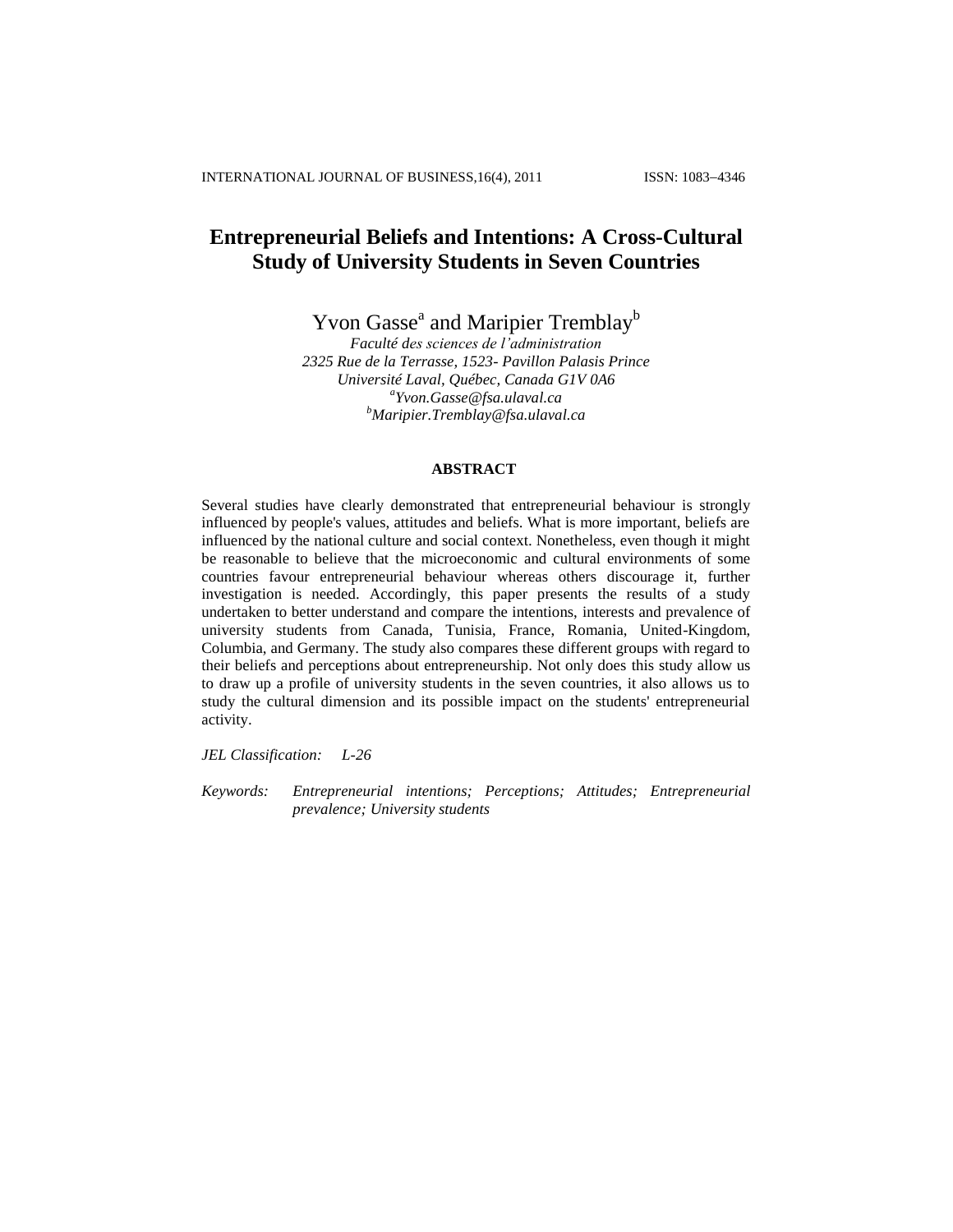## **I. INTRODUCTION**

Entrepreneurship has become a priority for several societies. The capacity of new firms to contribute to economic growth (Achs and Armington, 2003), jobs (Birch, 1987) and innovation (Reynolds, Storey and Westhead, 1994) fully justifies the interest they generate. Given this prioritization, universities are increasingly being called upon to play a more active role, in particular by providing their students with education and support that make an entrepreneurial career easier to undertake. The involvement of universities is all the more important given that this career avenue is becoming a more common and necessary choice for students.

Certain studies have focused on the entrepreneurial intentions of university students (Audet, 2004; Boissin and Emin, 2006; Kolvereid, 1996; Tkachev and Kolvereid, 1999). Filion, L'Heureux, Kadji-Youlaeu and Bellavance (2002) showed that 58% of Québec university students intended to start up a business. Similarly, even though Audet (2004) found that only 8% of English-speaking Québec university students intended to start up a business in the short term, 45% of them estimated that there was a 75% chance that they would one day run their own enterprise. These results are consistent with those collected in Russia and Norway (Kolvereid, 1996; Tkachev and Kolvereid, 1999). However, few studies have attempted to understand how the students' values, attitudes and behaviour, that is their entrepreneurial potential, can predispose them to founding an enterprise, creating their own job or having the intention to do so.

Several studies have clearly demonstrated that entrepreneurial behaviour is strongly influenced by people's values, attitudes and beliefs (Krueger, 1993; Krueger and Brazeal, 1994; Krueger and Carsrud, 1993). More importantly, beliefs are influenced by the national culture and social context. Nonetheless, even though it might be reasonable to believe that the microeconomic and cultural environments of some countries favour entrepreneurial behaviour whereas others discourage it, further investigation is needed (Arenius and Minniti, 2005).

Accordingly, this paper presents the results of a study undertaken to better understand and compare the intentions, interests and prevalence of university students from Canada, Tunisia, France, Romania, United-Kingdom, Columbia, and Germany. The study also compares these different groups with regard to their beliefs and perceptions about entrepreneurship. Not only does this study allow us to draw up a profile of university students in the seven countries, it also allows us to study the cultural dimension and its possible impact on the students' entrepreneurial activity. We will begin by examining the theoretical context and our conceptual model, which is partially based on the principles of planned behaviour. We will then explain the research design and presenting the results. Finally, we will discuss the conclusions that can be drawn from these results and the limits of the research.

# **II. THE THEORETICAL CONTEXT**

There are several models and theories that explain the complex phenomenon of entrepreneurship. This study draws its inspiration from models described in the scientific literature on the theory of reasoned action and planned behaviour (Ajzen, 1991); these models attempt to predict and explain individual behaviour, which in the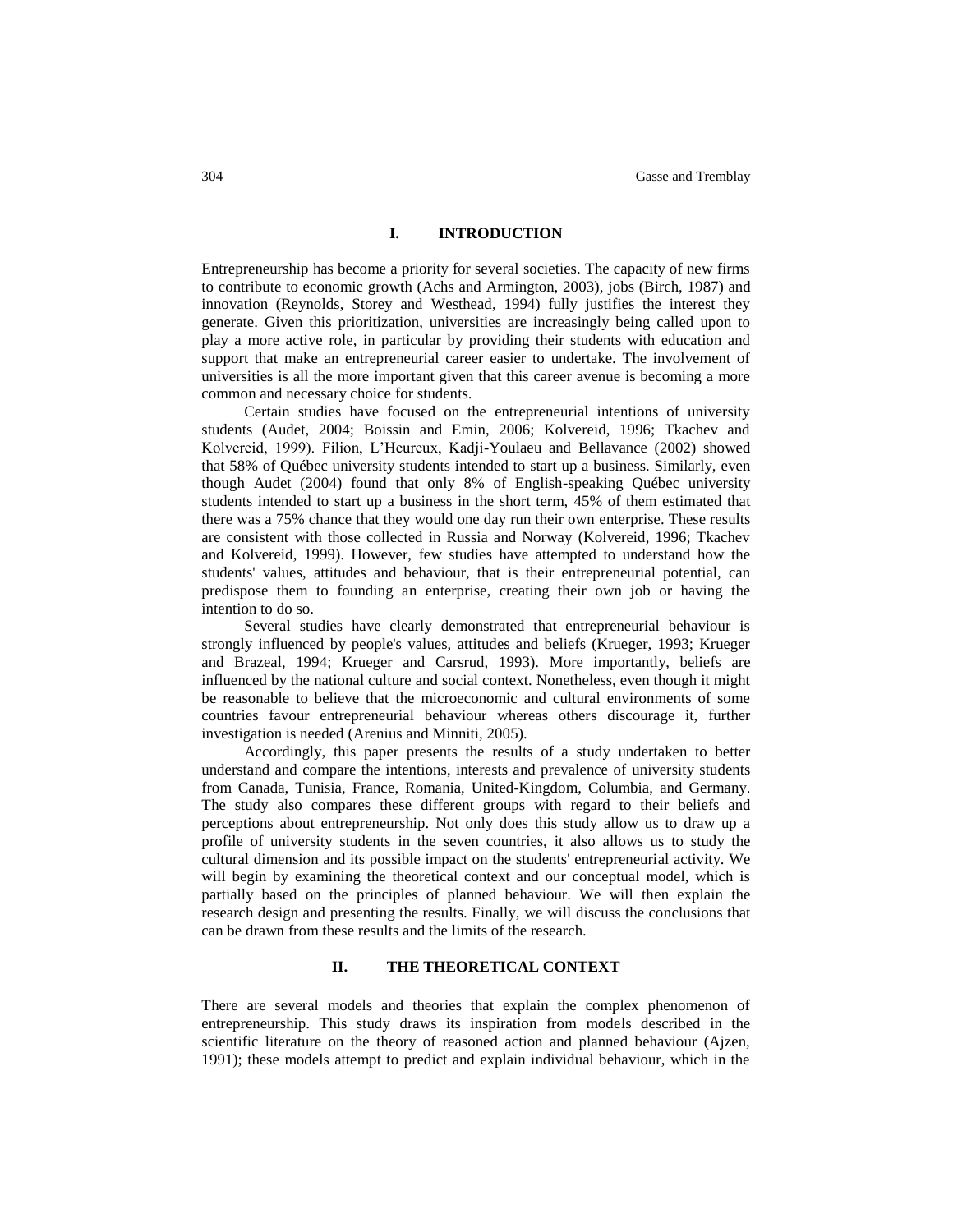present case is business start-up. Accordingly, we will review the main principles of the models stemming from this area. We will also take a look at the various studies that have examined student entrepreneurship, then a brief discussion on the impact of the cultural dimension on entrepreneurial predispositions.

## **A. Entrepreneurship as A Decision-making Process**

Shapero and Sokol (1982) were among the first authors to use planned behaviour theory in an entrepreneurial context. Their work gave rise to numerous studies whose results have pointed to the usefulness of this theory in understanding business creation (Davidsson, 1995; Krueger, 1993; Krueger and Brazeal, 1994; Krueger and Carsrud, 1993; Krueger and Dickson, 1994; Krueger, Reilly and Carsrud, 2000; Reitan, 1996). According to the authors' reasoning, desirability, perceived feasibility and, consequently, a propensity to start up a business are based on people's beliefs. For Shapero and Sokol (1982), entrepreneurial behaviour is necessarily based on a propensity to act. What is more, this propensity is directly influenced by the perceived desirability and feasibility of a behaviour, which are both explained by a person's beliefs and perceptions about the surrounding world (Boissin and Emin, 2006); these beliefs and perceptions include perceived opportunity, confidence in one's abilities, fear of failure, and knowing another entrepreneur (Arenius and Minniti, 2005). Furthermore, the characteristics (personality traits and demographic variables) known to be specific to creators (Gasse and D'Amours, 2000) are only thought to influence intentions when they affect these beliefs and perceptions. More specifically, perceived desirability refers to how attractive the idea of starting up a business is to people (Shapero and Sokol, 1982). People are particularly influenced by role models in their circle of family and friends (Audet, 2004). Likewise, cultural and social factors directly affect the perceived desirability of entrepreneurial behaviour (OCDE, 1998); social pressure is illustrated, for example, by accepted and respected occupational characteristics. As pointed out by Gasse and Tremblay (2006), intentions are influenced by the perception that the entrepreneurial behaviour is not only personally desirable but also socially desirable. In addition to being desirable, the act of creation must also be reasonably feasible, or at least be perceived as such. Feasibility refers to the degree to which people think they can successfully start up a business (Boissin and Emin, 2006). Feasibility depends, for example, on the perceived availability of the resources needed to create a business, on people's skills and on their confidence in their ability to successfully complete critical tasks in the entrepreneurial process.

Several studies have shown that entrepreneurs possess specific characteristics (Gasse and D'amours, 2000). However, it has also been noted that not only can these characteristics vary according to the type of entrepreneur, but that entrepreneurs' predispositions are also influenced by the surrounding environment. The decision to start up a business can be influenced by various factors. The objective of this comparative study was to verify the role that selected variables played in our model of the entrepreneurial process of university students. The other variables in Figure 1 are only presented to provide a general view of the complexity of the phenomenon.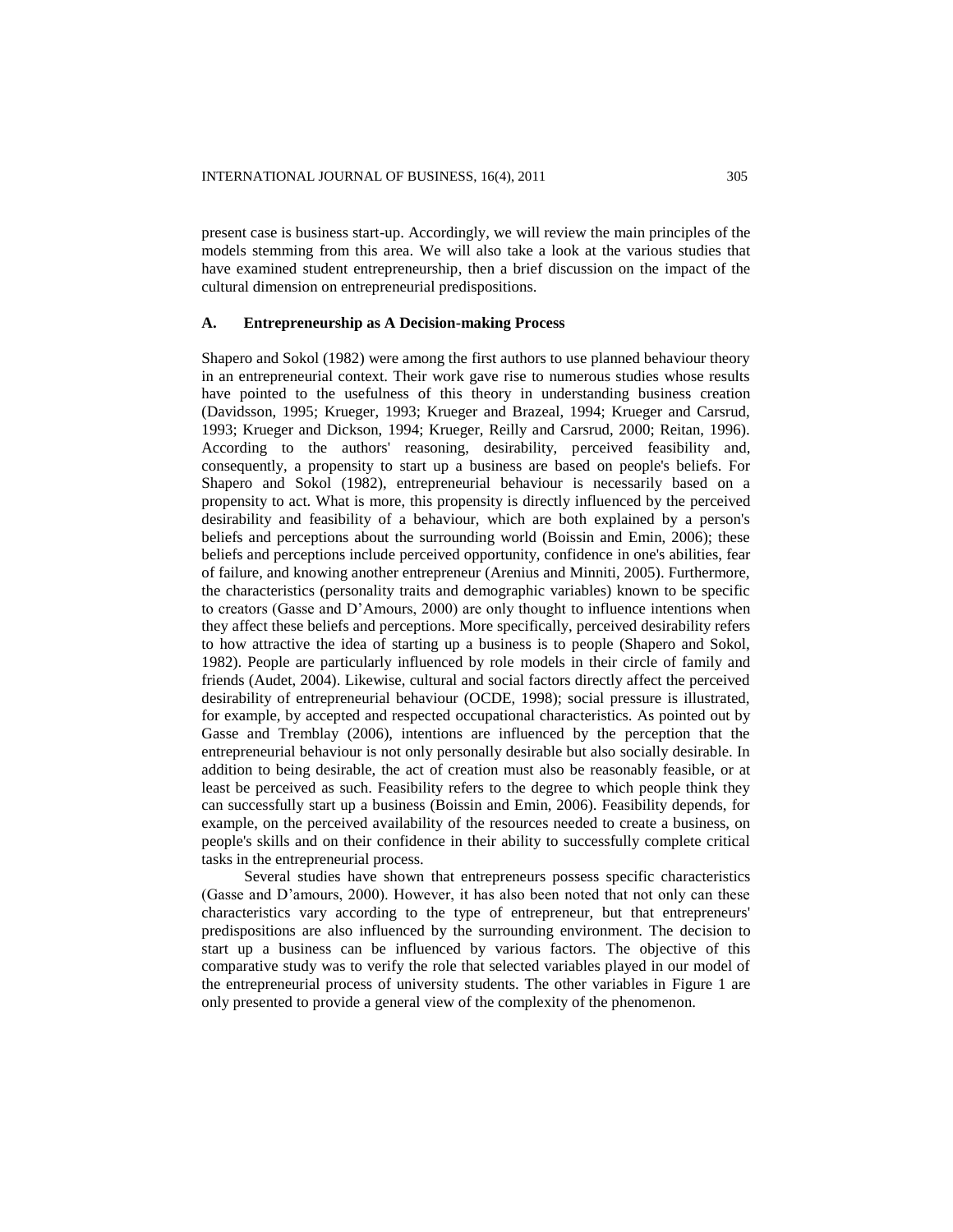

Figure 1 Entrepreneurial process model

#### **B. The Influence of Culture on Entrepreneurial Behavior**

Several studies have attempted to understand and explain the hows and whys of new business creation, but few have looked at it from an intercultural perspective. Two questions in particular require further exploration: why do certain cultures produce individuals who are more inclined to be entrepreneurs than others and how do individual and cultural values affect business creation (Busenitz and Lau, 1996). The results of a study by Arenius and Minniti (2005) suggest that the microeconomic environments of some countries favour entrepreneurial behaviour whereas those of others discourage it. The relation between entrepreneurial behaviour and cultural and intercultural incentives is complex and, especially for the latter countries, requires further investigation. As discussed in the preceding section, the conceptual model presented in figure 1 supposes that cognitive elements such as perceptions and beliefs have an impact on people's behaviour. And given that cognition is influenced by values and social context, culture therefore becomes an important factor to consider. For Shapero and Sokol (1982) moreover, business start-up is the result of social and cultural factors. Following this logic, national cultures, which have an impact on mental patterns, are considered to be a significant predictor of behaviour (Adler, Doktor and Redding, 1986). The results of a study by Uhlaner. Thurik and Hutjes (2002) are in keeping with this idea. These authors pointed out that in countries in which the culture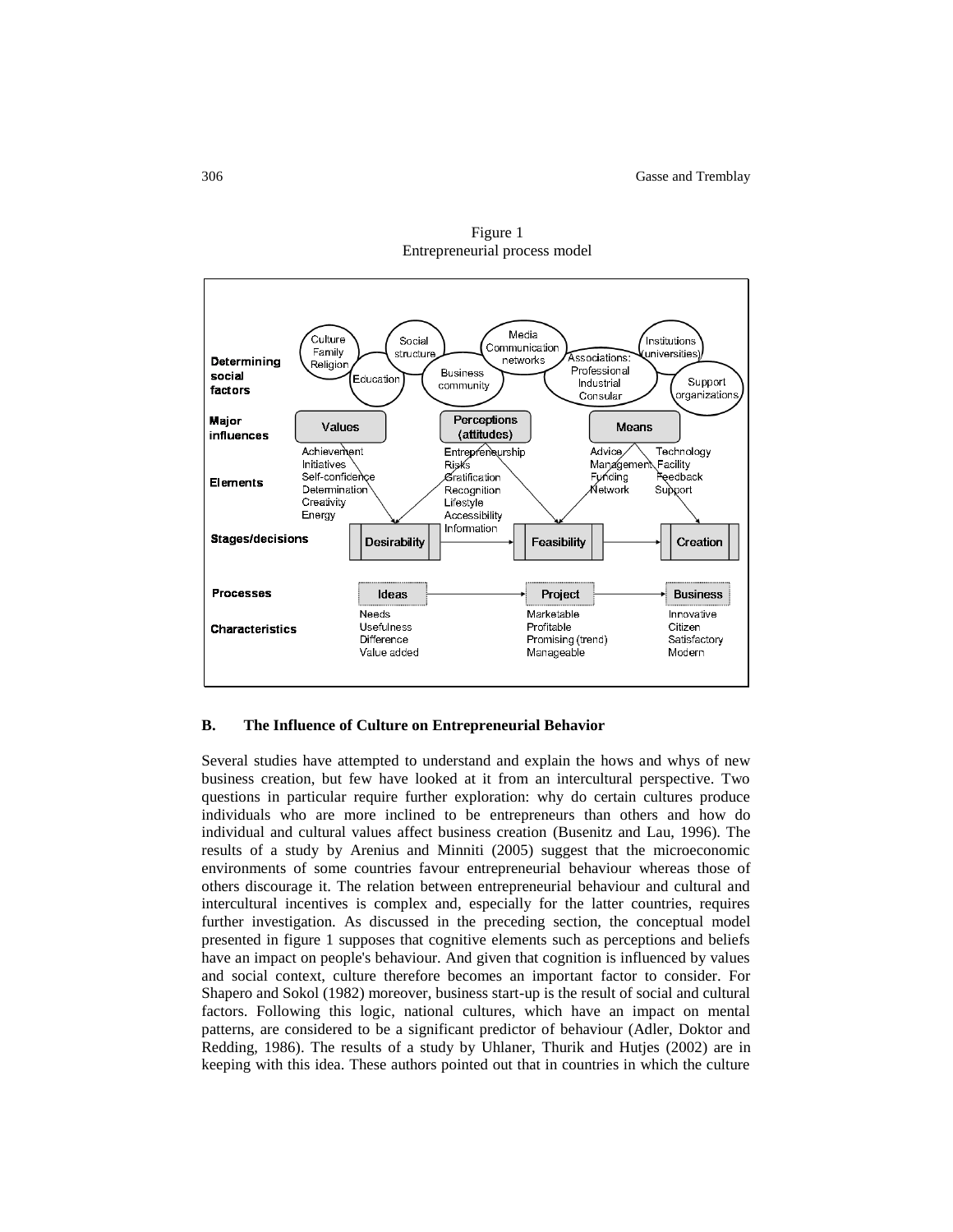can be qualified as postmodern, that is which promotes self-fulfilment and quality of life, entrepreneurial activity is less strong. This being true, the authors proposed that measures to stimulate business creation in these countries put greater emphasis on the intangible benefits of business creation rather than on the tangible and economic benefits. Other studies have likewise looked into the relationship between cultural aspects and entrepreneurial behaviour (Busenitz, Gomez and Spencer, 2000; Davidson, 1995a; Huisman, 1985; Lee and Peterson, 2000; McGrath and MacMillan, 1992; Mueller and Thomas, 2000; Tiessen, 1997; Wennekers, Noorderhaven, Hofstede and Thurik, 2002). Knowing that perceptions and beliefs influence entrepreneurial intentions and behaviour, and that national culture can also considerably influence the latter, we thought it worthwhile to compare the entrepreneurial intentions, interests and prevalence of university students from seven different countries. We attempted to better understand how values, attitudes and behaviour predisposed these students to create a business or a job or have the intention to do so.

## **III. STUDY DESIGN**

The study was conducted with a questionnaire addressed to university students from seven countries, namely Canada (more specifically, the Province of Québec), Tunisia, France, Romania, United-Kingdom, Colombia, and Germany. A first data collect was conducted between February 13 and June 5, 2006. The data from Colombia, Romania and Germany were collected during summer 2008, fall 2008 and summer 2009. The total sample comprised 2053 respondents.

# **A. Questionnaire**

As stated above, the goal of this study was not so much to test the predictive capabilities of our model as to compare the entrepreneurial intentions of students coming from seven different countries. Moreover, the questionnaire was designed to shed light on the differences between these groups regarding beliefs about entrepreneurship and perceptions about its desirability and feasibility, dimensions which, according to our model, influence entrepreneurial intentions and behaviour. Furthermore, we attempted to better understand the students' profile, particularly concerning characteristics normally associated with entrepreneurs. A questionnaire on these themes was developed with a paper and electronic version using *Dynaforme*<sup>2</sup>, an on-line tool for self-validated forms that is in which the results are automatically compiled. The questionnaires were filled out by the respondents through e-mail. In some cases, the paper version was given in class. The questionnaire can be seen at the following address: [http://agora.ulaval.ca/~prbrd/formulaire-potentiel-entrepreneurial.](http://agora.ulaval.ca/~prbrd/formulaire-potentiel-entrepreneurial.%20htm)  [htm.](http://agora.ulaval.ca/~prbrd/formulaire-potentiel-entrepreneurial.%20htm) The questionnaire comprises 16 items that evaluate the various dimensions of the model. The questionnaire has been translated from French to English, and then from English to Spanish and German in order to be completed by Colombian and German students.

The respondents were asked about their intentions to start up a business. As other authors have already done (Autio, Keeley, Klofsten and Hesinki, 1997; Gasse, 2003; Reitan, 1996), we verified three aspects of their intentions, namely short-,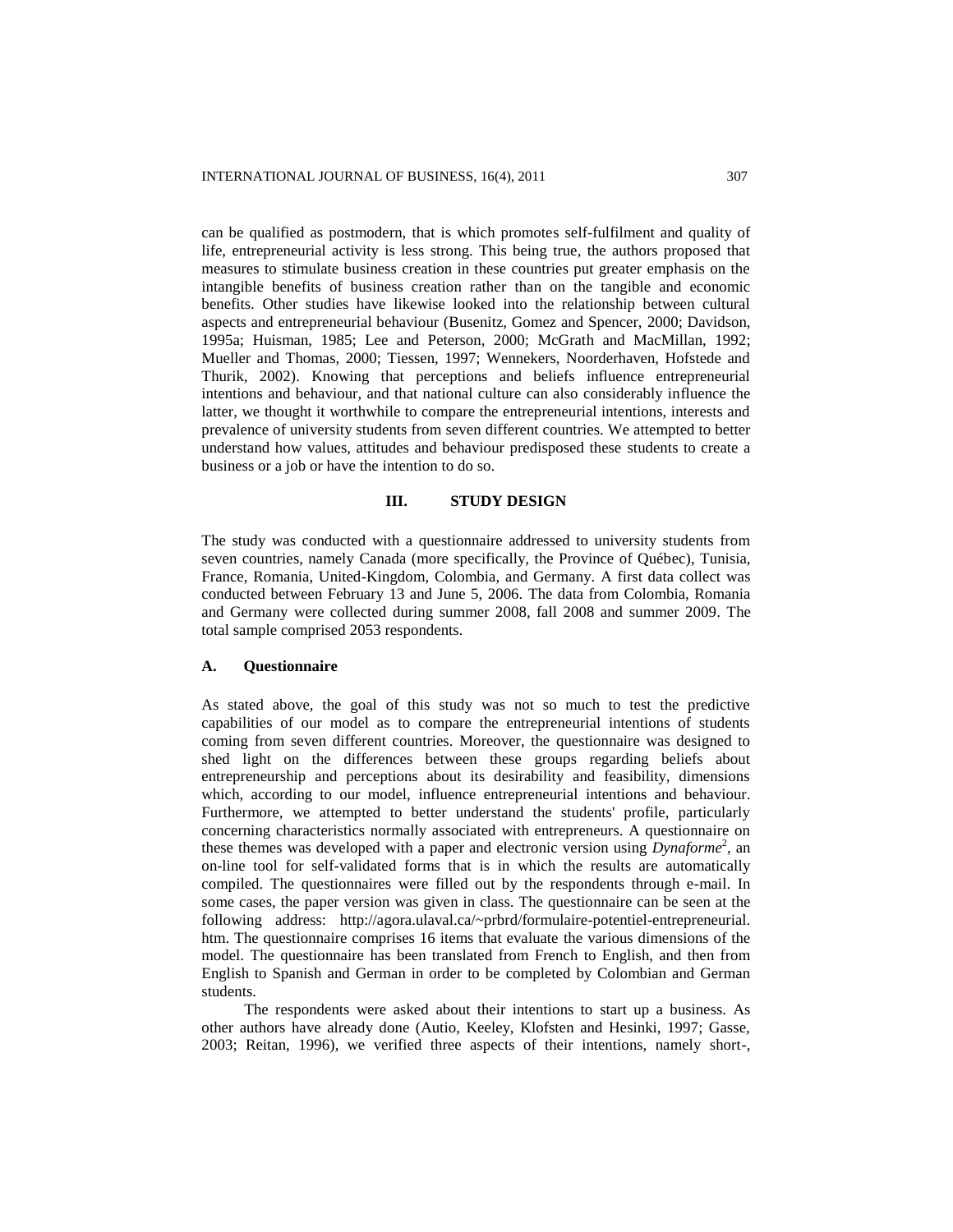medium- and long-term, that is during their studies, and right after, or long after graduating. In addition to their intentions, we questioned the respondents about their entrepreneurial behaviour, inquiring as to whether they had started up an activity, organization, association or business during their studies, either in or outside of university. The desirability of entrepreneurship was assessed by professional aspirations. We asked students in which environment they hoped to have a career (large firm, SME, public sector, or non-profit organization). We also asked them if they were ready to take certain risks to reach a high social or professional status. Certain questions allowed us to determine the perceived feasibility of entrepreneurship. For example, the respondents were asked to give their opinion about what hinders entrepreneurial development. They were also asked to identify the factors that influenced entrepreneurial development in the world economy. A few questionnaire items focused on what the students associated with entrepreneurial spirit. Another question dealt with the environments in which entrepreneurial spirit can be developed (large firm, SME, public sector, or non-profit organization). Moreover, the respondents were asked how well their academic activities fostered entrepreneurial minding and how effectively their university courses developed entrepreneurial spirit. Some of the items dealt specifically with the respondents' personality. The students had to note, on a scale from 1 to 4, their level of agreement with certain statements such as: "I am generally creative, full of ideas and open to change." The students in the sample were also questioned about such themes as risk, independence, self-sufficiency, self-confidence and ambition. Finally, they were asked to identify the motivations that could give them the incentive to create their own business. Six more questions concerning gender, age, education level, field of study, professional experience, and presence of entrepreneurs in the family helped to determine the students' profile.

## **B. Sample Characteristics**

Of the 2053 respondents, 341 came from Canada, 209 from Tunisia, 312 from France, 410 from Romania, 239 from United Kingdom, 102 from Colombia and 440 from Germany. Most of the respondents were from 21 to 24 years old, with men representing 37.3% to 61.2% of the sample, depending on the country. For the majority of the subsamples, respondents were mostly in the business field, whereas the others studying engineering. Most of the students were enrolled in the bachelor's program, and the big majority already had some professional experience. In more than 40% of the cases, a family member ran his or her own business. The sample presents a few notable differences depending on the country of study. In particular, a large majority of the Tunisian and Colombian respondents (88 and 77%) were between 21 to 24 years old, whereas this category was not as dominant among the other countries' students. Moreover, the proportion of students in a bachelor's program was much larger for the Canadian and Colombian students, representing almost all the respondents (98 and 100%), whereas for the French, Tunisians and Romanians, a considerable proportion was in a master's program (35, 63 and 77%). Furthermore, the proportion of students who had some professional experience was slightly smaller among the Tunisian students at 58%, all other countries showing at least 78.3% of respondents with professional experience. Finally, a greater proportion of the Canadian, UK and Colombian respondents had at least one close family member who ran his or her own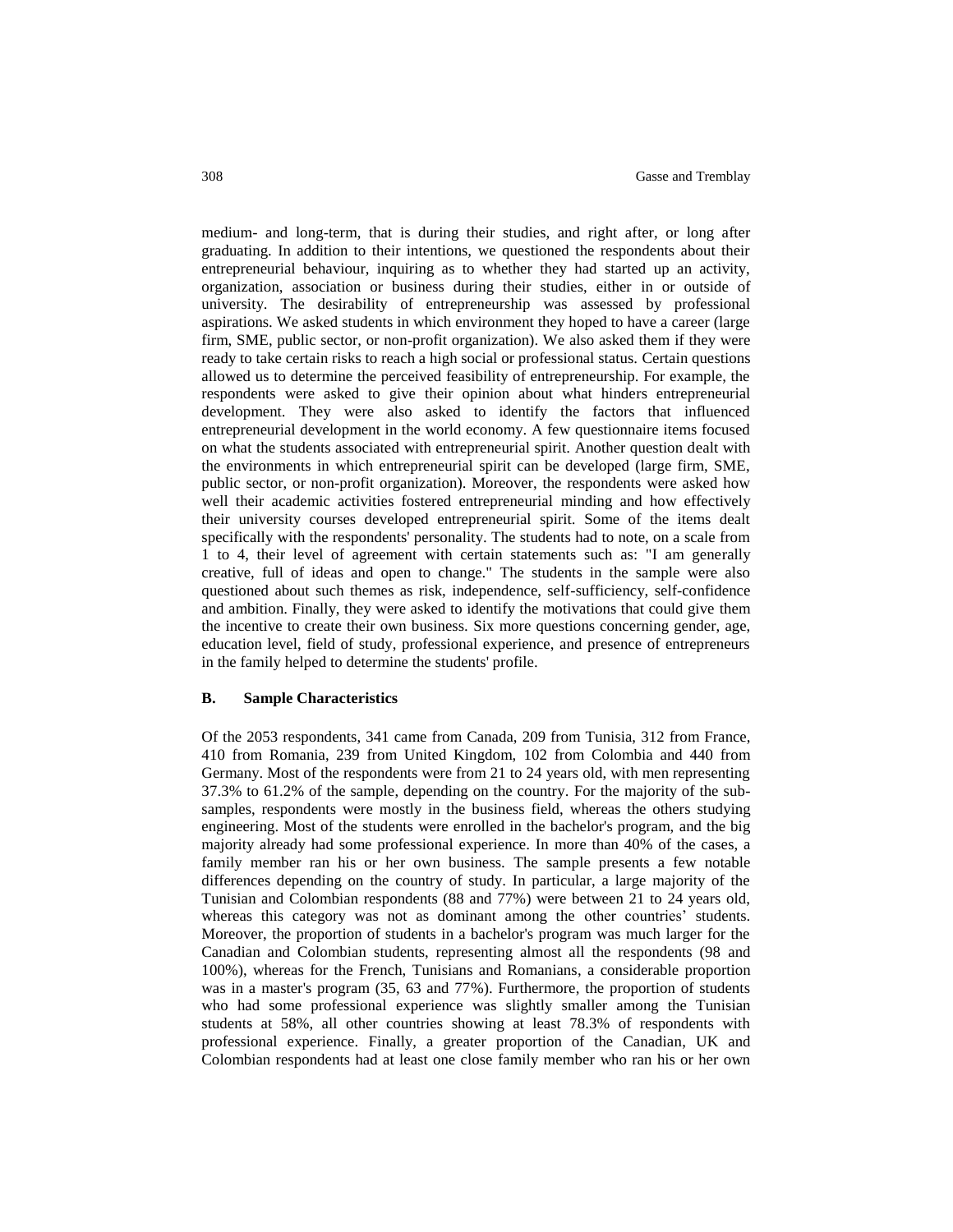business. Slightly more than 50% of the Canadian respondents, 55% of the UK and 62% of Colombian students were in this situation, as opposed to 29% of the Tunisians and 42% of the French and Germans.

## **IV. RESULTS**<sup>3</sup>

## **A. Beliefs and Perceptions about Entrepreneurship**

Entrepreneurship can be associated with various notions and beliefs which vary according to culture and dominant values. Our results highlight some of the differences in the students' beliefs as a function of their place of study. One difference that stands out is that British, Colombian and German students associated entrepreneurial spirit with business creation elements, whereas Canadian, French, Tunisian and Romanian students were more likely to associate it with project development and business management. It also appears that German students are more likely to consider setting up a Not-for-Profit Organisation (NPO) as entrepreneurial spirit (19% as opposed to a rate from 4 to 13% for other countries).

Canadian, British and Colombian students were more likely to believe that entrepreneurial spirit can be developed in the public sector. We also observed that Canadian and Colombian, and in a lesser way, also French and German students, are likely to believe that non-profit organizations lend to the development of entrepreneurial spirit. For instance, 86% of the Canadians and 87% of the Colombians, but also 71% of French and 73% of Germans felt that entrepreneurial spirit can be developed in non-profit organizations as compared to 38% for the Tunisian students, 59% for the Romanian students and 63% of the British students. It is also worth noting that the Tunisian and Romanian students were much less likely to believe that entrepreneurial spirit can be developed in large firms, the public sector or non-profit organizations.

As concerns beliefs and perceptions about entrepreneurs, Tunisian, German and British students were significantly more numerous (23%, 21% and 22%) to consider that entrepreneurs choose action over knowledge than were their Canadian, French, Romanian and Colombian counterparts (13%, 12%, 17% and 13%). At 58%, they were also more numerous to associate entrepreneurs with invention, as opposed to less than 35% for students from all other countries.

## **B. Personality Traits and Individual Characteristics**

A low percentage of the French, Canadian, Tunisian, Romanian and German students considered that they were born entrepreneurs, ranging from 11 to 15%; but more than 25 % of the Colombian students did, followed by British students with 19% considering themselves as born entrepreneurs. However, 64% of the Canadian students, 71% of the Tunisian students, 57% of the French students and 76% of the Colombian students felt that they were enterprising people. Colombian students and Canadian students, at 68% and 67%, were also more likely to take on difficult and ambitious tasks as opposed to 53% for the Tunisian students and only 36% for the French students. In all countries, at least half of the students are willing to take risks to achieve social status; but the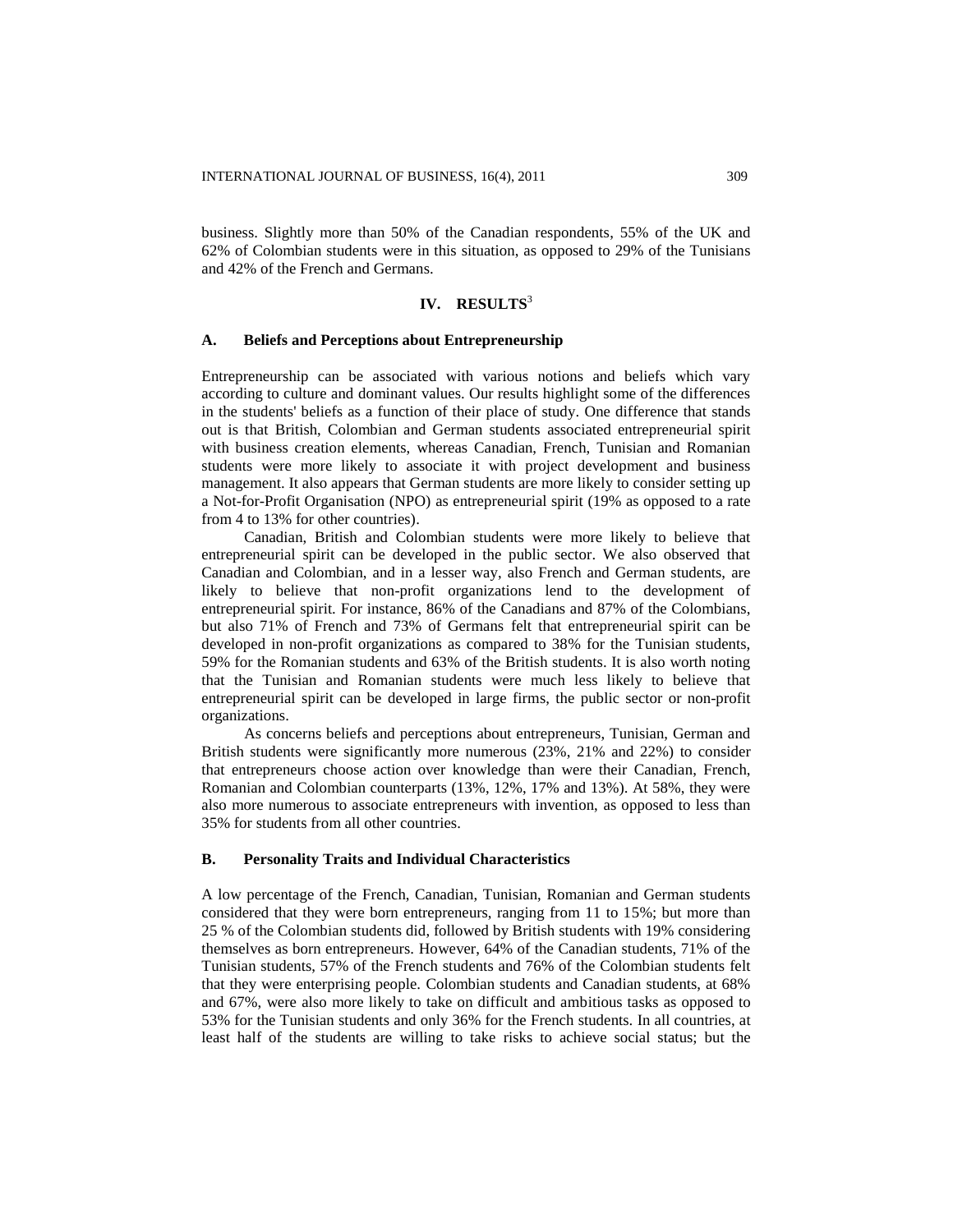proportion of Colombian, Romanian and Canadian students who do so is larger, with 83%, 76% and 67%.

The German students were more likely to believe themselves to be creative than were other students, scoring 3.92 on a scale of 4 as compared to scores between 2.95 and 3.35 for other countries. The German students appreciated the independence and self-confidence that come from creating a business more than did the other two groups, scoring 3.84 on a scale of 4 as compared to mean score between 3.08 and 3.27 for other countries.

# **C. Perception of Feasibility**

As concerns obstacles to entrepreneurship, opinions varied little, though the German and French were more likely to identify "overly complex procedures for the creation and management of a business" as a sizeable obstacle (51% and 44%, as opposed to a rate from 19% to 38% for other countries). The "lack of support and help" represents an obstacle for 48% of the British students, a percentage quite higher than other countries. Moreover, unfavourable economic conditions seemed to represent a larger obstacle for the Tunisian and German students (37% and 39%) than for the other countries (between 19% and 25%). We can also see that Colombian students are quite less to perceive the lack of profitable opportunities as an obstacle to entrepreneurial development, with only 9%. In contrast, lack of profitable opportunities is considered as an obstacle for 59% of German students.

With regard to the factors that influence the development of entrepreneurship in the world economy, the Canadian, Romanian and German students accorded more importance than the other groups to people's personalities (51%, 54% and 60%). Canadian and German students, at 58% and 64%, accord importance to political conditions and the support system. As for the Tunisian students, they accorded less importance to the support system; only 18% compared to 24% to 53% for their counterparts. Finally, education system appears to be an important factor for Colombian and German students (57% and 61%).

Whatever their nationality, the respondents generally considered that certain academic activities (projects, initiatives, job placements, simulations, etc.) fostered entrepreneurship in the students, the percentages varying between 79 and 95% for all countries. However, with regard to the courses taught in their universities, these proportions decreased considerably, percentages being between 20% and 40%. Colombian students are the exception with a proportion of 82% of them considering that the courses developed the entrepreneurial spirit.

## **D. Perception of Desirability**

As for professional aspirations, the Tunisians, Romanians and Colombians distinguished themselves considerably from their counterparts, with 77 and 70% hoping to work in a large firm, as opposed to 61, 52, 45 and 44% respectively for other countries. Moreover, less than 20% of the Tunisian students and only about 30% of the British and Romanian students wished to work in a small or medium-sized business, whereas 65, 62, 47 and 41% of the German, Canadian, French and Colombian students had this ambition. On the other hand, whereas 33, 27 and 20% of the German, British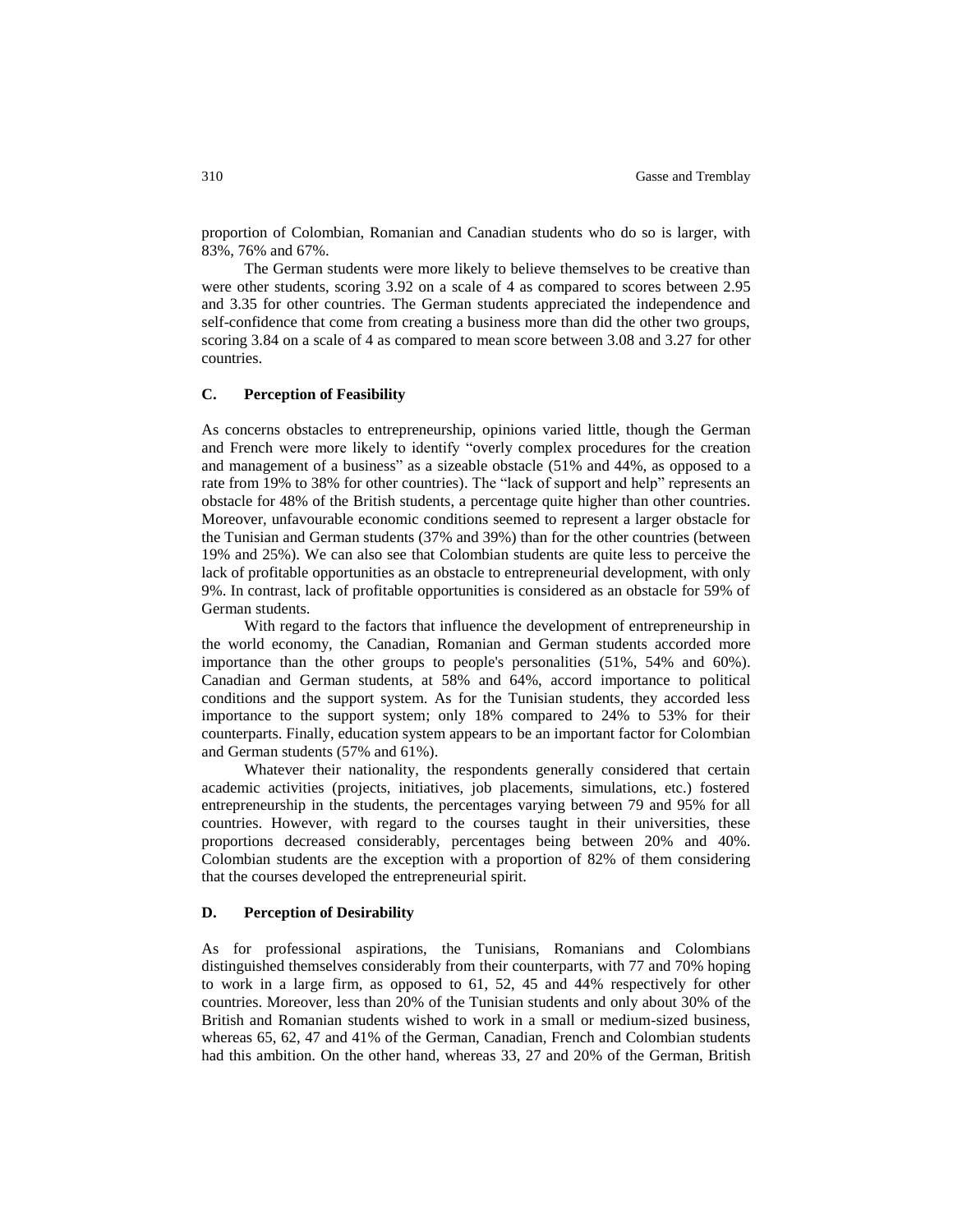and Canadian students were hoping for a career in the public sector, only 13% of the French students, 9% of the Tunisian students, 8% of the Colombian students and 5% of the Romanian students wanted to do the same. Finally, the German and Canadian respondents were the most attracted to non-profit organizations at 32% and 12% as compared to 1 to 8% for the British, Colombians, Tunisians, Romanians and French.

The motivations for creating a business depended on the country of study. In particular, the Canadian students were more motivated than other countries' students by the desire to accept a challenge (54%). Canadian, Colombian and German students are also more motivated to achieve the personal fulfilment that can come from business creation (73, 75 and 79%). The motivation with the higher percentage for Tunisian and Romanian students is "be your own boss".

## **E. Intentions and Prevalence**

Some of the respondents had already created, alongside their studies, an activity or business, either at university or outside it. The proportion of students in this situation varied from 16 to 32% for Canadian, Tunisian and French students; in the Colombian sample, however, there are about 63% of students that have already created a business. With the Tunisian students, Colombian students are also the most inclined to consider entrepreneurship, with respectively 88 and 93% of them thinking of eventually creating a business, for the most part, immediately after graduating. The Romanians were next, though most of them were considering an entrepreneurial career in the long-term. Intentions to start up a business were somewhat lower among the German, British and French students. Indeed, the French students expressed the fewest intentions in the short-, medium- and long-term.

## **V. DISCUSSION**

The act of entrepreneurship is stimulated by a combination of factors relating to individual such as attitudes and perceptions. The influence of environment on these dimensions is today beyond doubt. Although the role of environment and context is recognized, entrepreneurship is often assumed to be a common concept across cultures. The results presented here shows that countries have differences in beliefs, attitudes, perceptions that their people, especially university students, maintain on entrepreneurship and entrepreneur; they also have differences in their intention to create a business. This article presents the initial results of a study conducted to: 1) better understand the entrepreneurial intentions, interests and prevalence of university students in business and engineering from Canada, Tunisia, France Romania, United-Kingdom, Colombia and Germany 2) compare these groups with regard to their beliefs and perceptions about entrepreneurship; 3) investigate the role played by certain variables in the entrepreneurial process of university students.

Moreover, the data can provide some insight into the entrepreneurial profile of each country participating in the study. For example, France has a less developed business culture, where entrepreneurial intentions are lower and where students are less likely to consider themselves born entrepreneurs. In addition, procedures are perceived as too complex, a brake on development of entrepreneurship. Romania has a high rate of students who intend to start a business. In general, students aspire to work either in a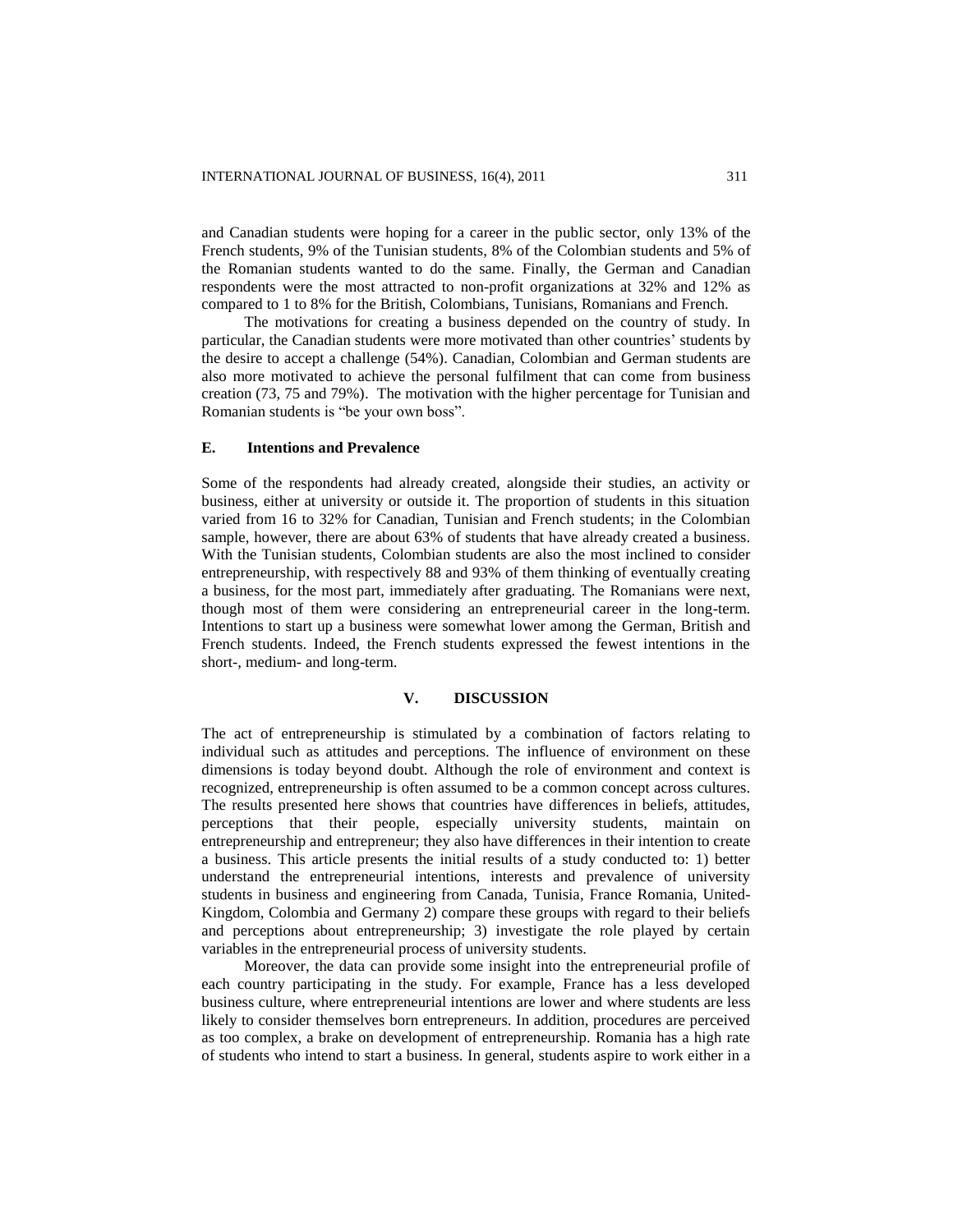large enterprise or SME. The concept of risk associated with entrepreneurship does not frighten them, and although the education system is perceived as a factor that may influence the development of entrepreneurship, in the opinion of students, current courses do not seem to develop entrepreneurship. Like Romania, Tunisia has a high rate of entrepreneurial intentions, and many students intent to create a business right after graduation. However, the entrepreneurial culture seems to be in development; the number of students with an entrepreneur in their family is lower than in other countries. The concepts of innovation, new product development and invention seem also strongly associated with entrepreneurship. The UK has a more traditional concept of entrepreneurship: strongly linked to the creation of a business, personal achievement and money. Career in large firms and the public sector are also more attractive. For Colombia, perceptions of entrepreneurship are related to a need for achievement, combined with business creation. This country also shows a high rate of entrepreneurial activities and intentions. The educational system and the climate conducive to innovation are considered important factors of influence. Germany shows the lowest rate of intentions and entrepreneurial activities. Entrepreneurship is strongly related to project development, business creation, and profitable opportunities; as well, complex procedures for the creation and management of a business seem to be perceived as sizeable obstacles in this country.

Many of the university students polled had thought eventually creating their own business or being self-employed. The percentage of students with entrepreneurial intentions was 68%, a somewhat higher rate than the 57.7% found by Filion *et al*. (2002) in a sample of Québec students, or the 32.5% observed by Gasse and Tremblay (2006). It is worth noting however that, contrary to Filion *et al.* (2002) and Gasse and Tremblay (2006), the intentions in the present study investigated both business creation and self-employment, and involved, in addition to the Canadian (Québec) students, university students from other countries. The results of the present study point to greater short- and medium-term intentions than did those of Gasse and Tremblay (2006). Indeed, the short- and medium-term intentions were 15% and 31% here, whereas they were 7.9% and 14.8% in the previous study.

Although these results are preliminary, they tend to show that the university students' intentions towards, beliefs about, and perceptions of entrepreneurship differed from one country to another; however, these analyses require further exploration. Likewise, as there were only 16 items in the questionnaire, the impact and interpretation of the results remain limited. The study nonetheless opens up some interesting avenues with regard to both the entrepreneurial profile of the university students in the seven countries, as well as their perceptions and beliefs about entrepreneurial activities.

#### **ENDNOTES**

1. This research project has been conducted with the precious collaboration of Prof. Caty Camion, from the *Institut d'administration des enterprises*, Université de Valenciennes, France, Prof. Afifa Ghamgui, from the *Institut National des sciences et technologies appliquées*, Tunisia, Prof. Rodrigo Varela, from *Centro de Desarrollo del Espíritu Empresarial*, Colombia, Prof. Cezar Scarlat, from University Politehnica of Bucharest, Romania, Dr. Dr. Silke Tegtmeier, from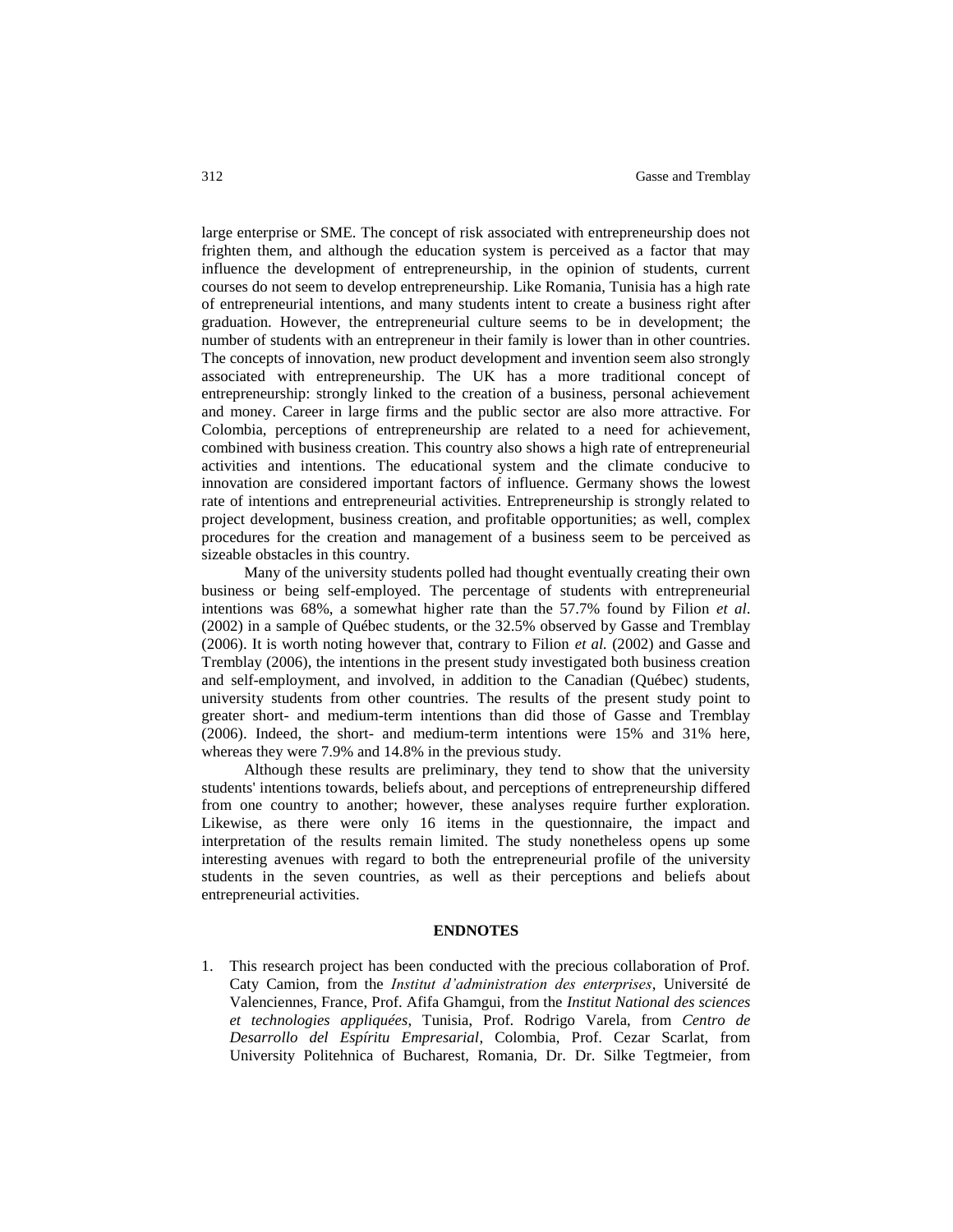*Research Institute of Corporate Development Chair in Entrepreneurship & Startup Management,* Leuphana University Lueneburg, Germany, and David Gillingham from Kaplan Holborn College, U.K.

- 2. <http://cours.fsa.ulaval.ca/dynaforme/>
- 3. More details, results and tables are available from authors on request.

## **REFERENCES**

- Adler, N.J., R. Doktor, and S.G. Redding, 1986, "From the Atlantic to the Pacific century: Cross-cultural Management Reviewed", *Journal of Management*, 12 (2), 295-318.
- Arenius, P., and M. Minnitti, 2005, "Perceptual Variables and Nascent Entrepreneurship," *Small Business Economics*, 24, 233-247.
- Ajzen, I., 1991, "The Theory of Planned Behaviour," *Organizational Behavior and Human Decision Processes*, 50, 179-211
- Audet, J., 2004, "L'impact de deux projets de session sur les perceptions et intentions entrepreneuriales d'étudiants en administration," *Journal des petites entreprises et de l'entrepreneuriat (JSBE),* 10, 1-2, 3-16.
- Autio, E., R.H. Keeley, M. Klofsten, and T. Ulfstedt, 1997, "Entrepreneurial Intent among Students: Testing an Intent Model in Asia, Scandinavia and USA", *Frontiers of Entrepreneurship Research,* Babson College: Wellesley, Mass.
- Birch, D., 1987, *Job Creation in America*, New York: The Free Press.
- Boissin, J.P., and S. Emin, 2006, "Les étudiants et l'entrepreneuriat : l'effet des formations," *Conférence Internationale de Management Stratégique,*  Annecy/Genève, June 2006.
- Busenitz, L.W., C. Gomez, and J.W. Spencer, 2000, "Country Institutional Profiles: Unlocking Entrepreneurial Phenomena," *Academy of Management Journal*, 43, 5, 994-1003.
- Busenitz, L.W., and C.M. Lau, 1996, "A Cross-cultural Cognitive Model of New Venture Creation," *Entrepreneurship Theory and Practice*, 25-39.
- Davidsson, P., 1995, "Determinants of Entrepreneurial Intentions," *RENT IX Workshop in Entrepreneurship Research*. Piacenza, Italy. November 23-24.
- Filion, L-J., L'Heureux, D., Kadji-Youleau, C., and F. Bellavance, 2002, "L'entrepreneuriat comme carrière potentielle : comparaison entre des étudiants d'administration et d'ingénierie," *Conférence annuelle du Conseil Canadien de la Petite et Moyenne Entreprise (CCPME),* Halifax, June 14-16.
- Gasse, Y., and M. Tremblay, 2006, "Entrepreneurship among Canadian Students: Empirical Study in Relation to the Entrepreneurial Potential," In A. Fayolle and H. Klandt (Ed.) *International and Entrepreneurship Education, Issues and Newness*. MA, USA: Edward Elgar, 241-262.
- Gasse, Y., and A. D'Amours, 2000, *Profession: Entrepreneur*. Montréal: Transcontinental.
- Huisman, D., 1985, "Entrepreneurship: Economic and Cultural Influences on the Entrepreneurial Climate," *European Research*, 13, 4, 10-17.
- Kolvereid, L., 1996, "Prediction of Employment Status Choice Intentions," *Entrepreneurship Theory and Practice*, 20, 3, 47-56.